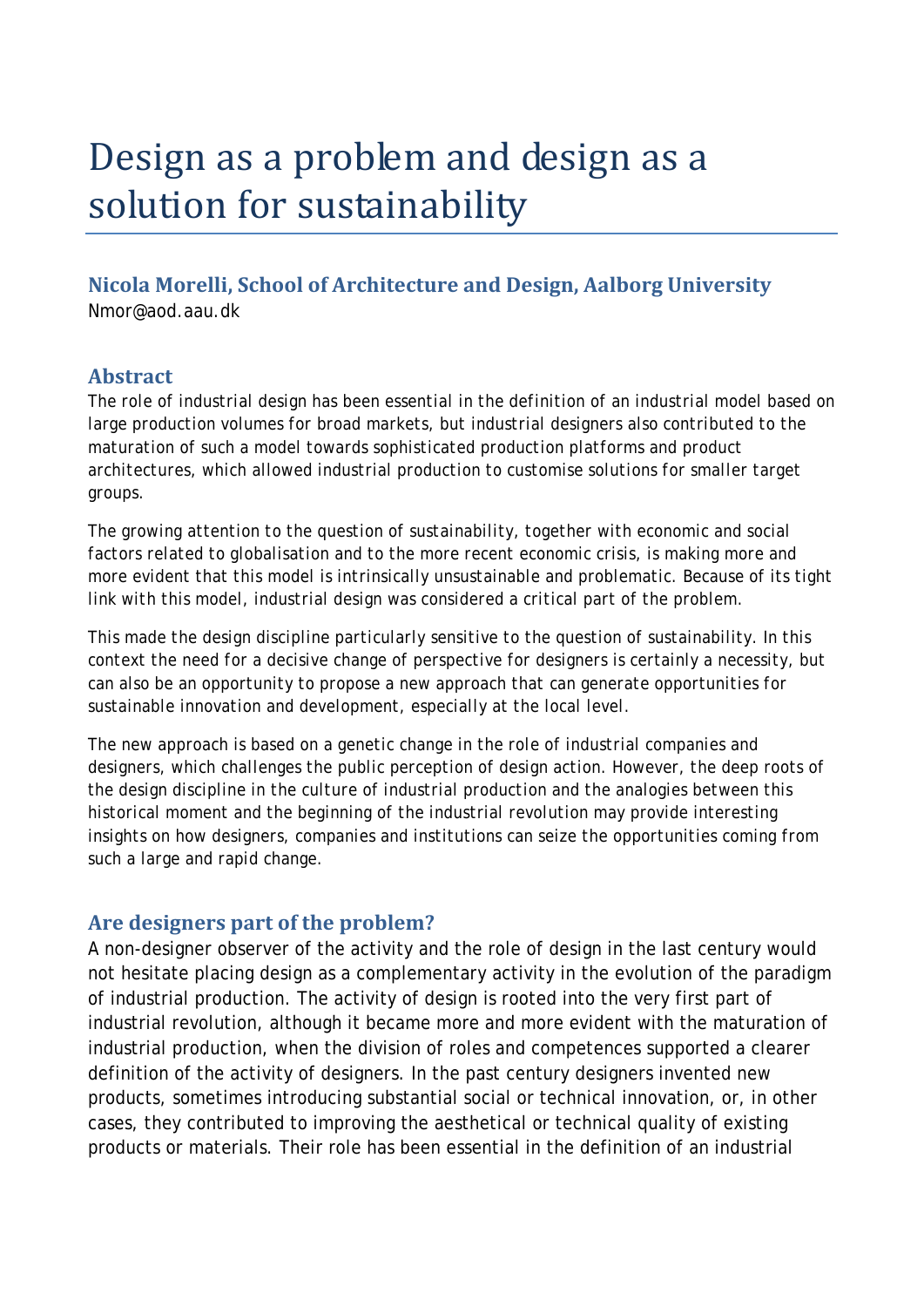model based on large production volumes for broad markets, but they have also contributed to the maturation of such a model towards sophisticated production platforms and product architectures, which allowed industrial production to customise solutions for smaller target groups.

Design has contributed to define the social and economic role of industrial production in modern society, to the point that it has been sometimes seen as one of the key factors for the identity of a country, as it happened in Italy, UK or in Denmark.

Finally designers have been able to link engineering thinking, mainly focused on production aspects, to humanistic thinking, which put users and their needs at the centre of innovation activities. An optimistic statement would go as far as to say that design has been essential to bend the hard core of industrial production towards the well being and comfort of society. In this view designers have played a critical role in the solution of social, cultural and economic problems related to the development of industrialised countries.

The emergence of concerns about environmental sustainability, and, in the last few years, the increasing –and long overdue- political attention towards more sustainable production and consumption models are calling for a radical redefinition of the main parameters of social and economic development, including industrial production and the way it organises, serves and supports consumption patterns and lifestyles.

The evident phenomena related to climate change have made it clear that the way industrial economies have addressed the question of economic development and individual well being is unsustainable, the limits of the environmental capability to support this model of development are being forced. The environmental consequences of such situation are clear to everyone; besides those phenomena, the social and political turmoil of the last decade can also be interpreted as another serious consequence of the failure of such model to provide a balanced development of humanity on this planet.

One of the starting points for a substantial revision of the framework in which designers are working has been the debate about a study of sustainability promoted by the Dutch government(Weterings 1992) which suggested that a 90% reduction of the global ecological impact (factor 10) be needed, by 2040, to preserve a significant amount of resources for the next generation. Beside the question on how to work towards such reduction, the factor 10 debate also issued a strong warning against expanding the western development model to developing countries.

Besides offering an uninteresting scenario of a global society flattened production and consumption culture of western countries', the expansion of the western development model would have catastrophic environmental consequences in the medium and long term, because of its high resource intensity.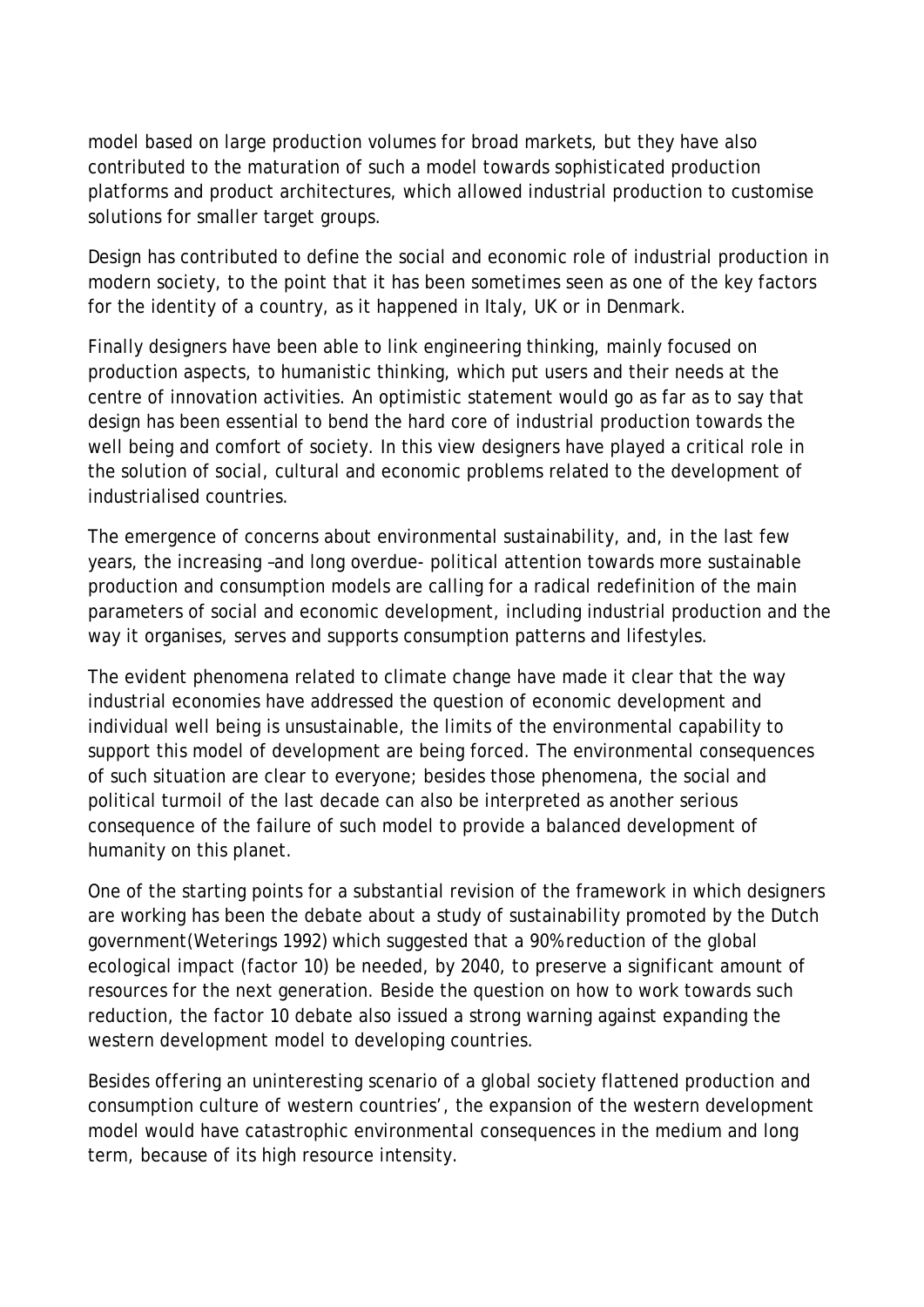A new dimension to this question has been added by the rise of a few sleeping economic giants, such as China, which focused the debate about globalisation onto more tangible questions, including the relocation of work activities and the emergence of evident social inequalities.

Anti-globalisation movements have emphasised the social inequalities caused by the relocation of work and exploitation of labour force (Klein 1999). However such inequalities are not solely related to different geographical areas of the world; even within western countries the high level of unemployment caused by this phenomenon is causing the gulf between social classes, while, at the same time immigration flows and the ageing of population are eroding the basis of the welfare system, thus requiring a new framework for the definition of social quality.

The combination of those factors and, more recently the current economic crisis and the renewed political interest for a sustainable development are now reviving the early warnings, pushing more and more business and institutional actors to review their future development agenda.

## **Sustainability and changes in the designers' perspective**

l

The debate about sustainability in the design discipline has a its root back in Buckminster Fuller projects and in the almost contemporary contributions of Victor Papanek (Papanek 1973; Papanek 1985), almost thirty-five years ago. Papanek pointed out the designers' responsibilities with respect to major social and environmental needs. Fuller's and Papanek's contributions were perhaps the earliest alarm bell ringing for a change in the design profession, although this call did not cause a large impact in the mainstream industrial production, consumer culture and on development policies. Papanek, proposed a polarisation, between industrial production in developed countries and local production in developing countries which reflected a general view of design as associated with the mainstream industrial production. Although this was not Papanek's intention, such a polarisation kept designers (with few exceptions) distant from any possible participation in innovation initiatives and developing policies.

For several years the majority of designers interpreted their social role as complementary to business strategies. This approach was very critical towards any design initiative that was not based on the traditional market-driven approach. It is true that a small group of designers was proposing interesting albeit isolated design contributions for the solution of social or environmental problems<sup>1</sup>, but the logic of economic rationalism seemed unbreakable, and it did not contribute to any exploration

<sup>&</sup>lt;sup>1</sup> An overview of such contributions is proposed by Margolin (Margolin 2002) Another relevant contribution in this sense came from Ezio Manzini ((Manzini 1990; Manzini 1995) Who considered environmental problems as a question concerning the ecology of the artificial word. With this proposal Manzini was in fact overcoming Papanek's approach, by proposing an approach that instead of contrasting industrial production was proposing a change of its intrinsic logic.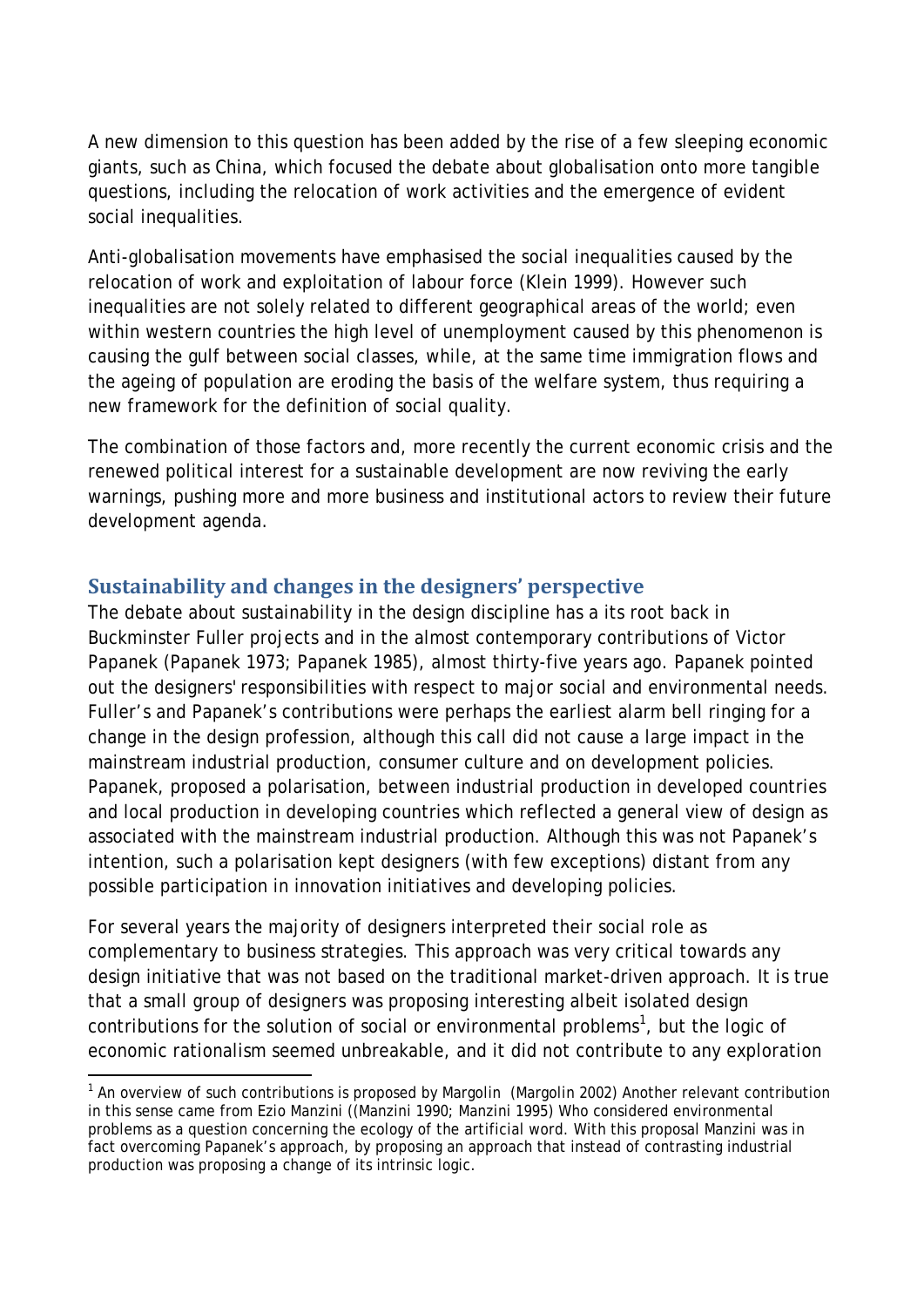of the middle ground between pure market-based industrial logic and socially responsible design.

The most recent developments, from the recent financial crisis to the new politics of the US government, are now suggesting a different scenario, in which industrial production's objective is compatible and complementary to sustainable development. In this scenario scientists and technologists are asked for a new effort to improve the physical aspects of social metabolisms whereas other actors, including designers, are urged to work on the major social, cultural, political and economical implications of the new scenarios.

This paper will explore such new perspectives, looking at some relevant implications and opportunities for industrial companies and modern economies.

## **Global production and local solutions**

The economic crisis did not change the orientation of the mainstream industrial production towards globalisation. However more and more complex patterns in local markets are suggesting that competitive strategies should aim at generating context based innovation and highly individualised solutions. In general terms this implies shorter production chains or (as discussed in the next section) a different form of value creation, based on local "horizontal" networks of value creation and knowledge exchange. Although the social, economic and environmental sustainability of those strategies should be evaluated case by case, such strategies are in general terms aligned with the principle of social sustainability (because they focus on social interaction in local contexts) and environmental sustainability, because they tend to reduce the physical distance between production and consumption.

The challenge implied in such strategies is intuitively related to the need for business companies to compensate for the lower capability to realise economy of scale. Therefore such strategies need new alliances, in order to re-distribute production processes between global companies and local actors, including local authorities, service providers and even final customers. New *solution platforms* are needed, that mobilise local resources and context related, uncodified and tacit knowledge. Such platforms will most probably open the way to new solutions that are strongly linked to local contexts and are almost tailor-made on the needs of individual users.

Solution platforms would organised local and individual resources in *modular architectures,* in which each module clearly defines a set of competences of skills. This form of modularity makes such solutions replicable in different local contexts. The organisation of such modules is a design activity that stirs up memories of the first industrial revolution: at that time, tacit knowledge from craftsmen was *de-composed* and reorganised in modular industrial components; an analogous operation at present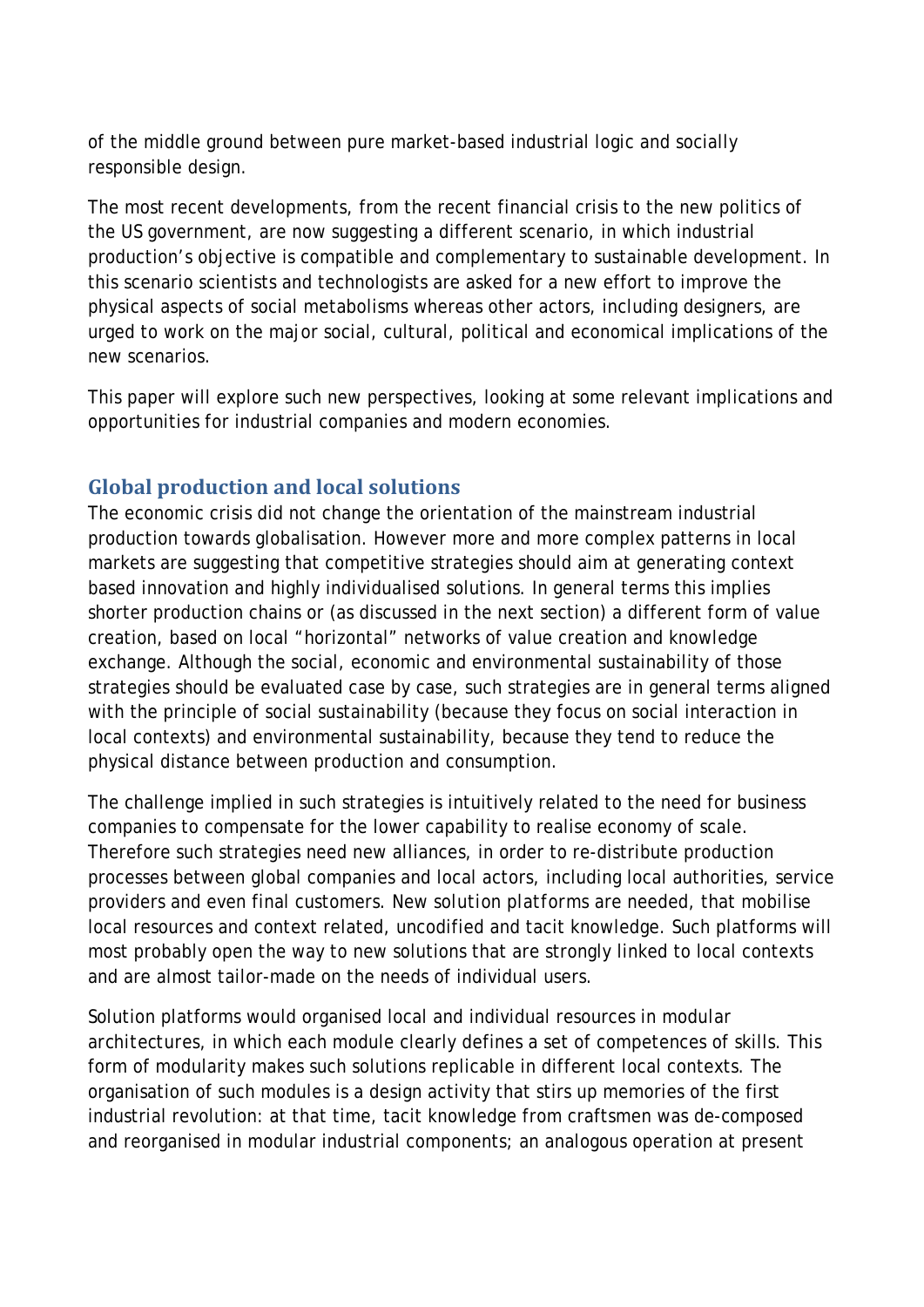time would make it possible to capture and de-compose tacit and un-codified knowledge embedded in local contexts and recompose it in *scripts*, sequences of events, organisational structures that make local and personalised solutions more concrete, reproducible and easy to communicate.

The characteristics of the knowledge included in such solutions, however, represent the challenge of this new industrial revolution. The actors involved in those solutions have different cultures, language and knowledge. The new platforms put together global companies, local service providers and individuals, engineers and high specialised personnel, together with elderly people or other people who are not supposed, nor can be required to pass through a complex learning process. New languages and approaches are needed, to make sure that such etherogeneous mix of actors can work together on a common platform.

The main challenge however, is in the substantial change of perspective required by this approach. A sort of *genetic mutation* is needed, which is based on a radically new way of looking at some fundaments of the present industrial model. The following sections will illustrate some critical characteristics of this mutation.

#### **Enabling, instead of relieving**

The new framework illustrated in the previous section implies new forms of interaction between global and local actors, and between producers and consumers. Norman and Ramirez; compare the existing business approach, based on linear processes of value creation (value chains) with an emerging model in which value creation is based on horizontal networks including final customers (Value constellation)(Normann and Ramirez 1994) The new form of value creation implies new roles for business companies, which are no longer *producers*, but rather *organisers of value creation*, and for customers, which are no longer *receivers* of companies' offerings, but rather active *value co-producers*(Ramirez 1999). This perspective shift has very critical implications, because it implies some fundamental logical changes in the traditional market-driven approach.

This approach was based on the idea that business companies' role was to *relieve* their customers/users of the many tasks of everyday life. According to this approach business companies have progressively extended their offering, to include tasks that were previously performed by individuals or by their social networks (family, friends): given a problem (washing clothes or organising a party), a solution was offered for a price, thus relieving individuals and their social network of the effort and responsibility to perform that task. In economic term this approach brought typical activities of our informal economy into the market place, thus making them an instance of the formal economy.(Normann 2000). In the market logic this implied broader business opportunities, however this logic does not consider the negative effects of a progressive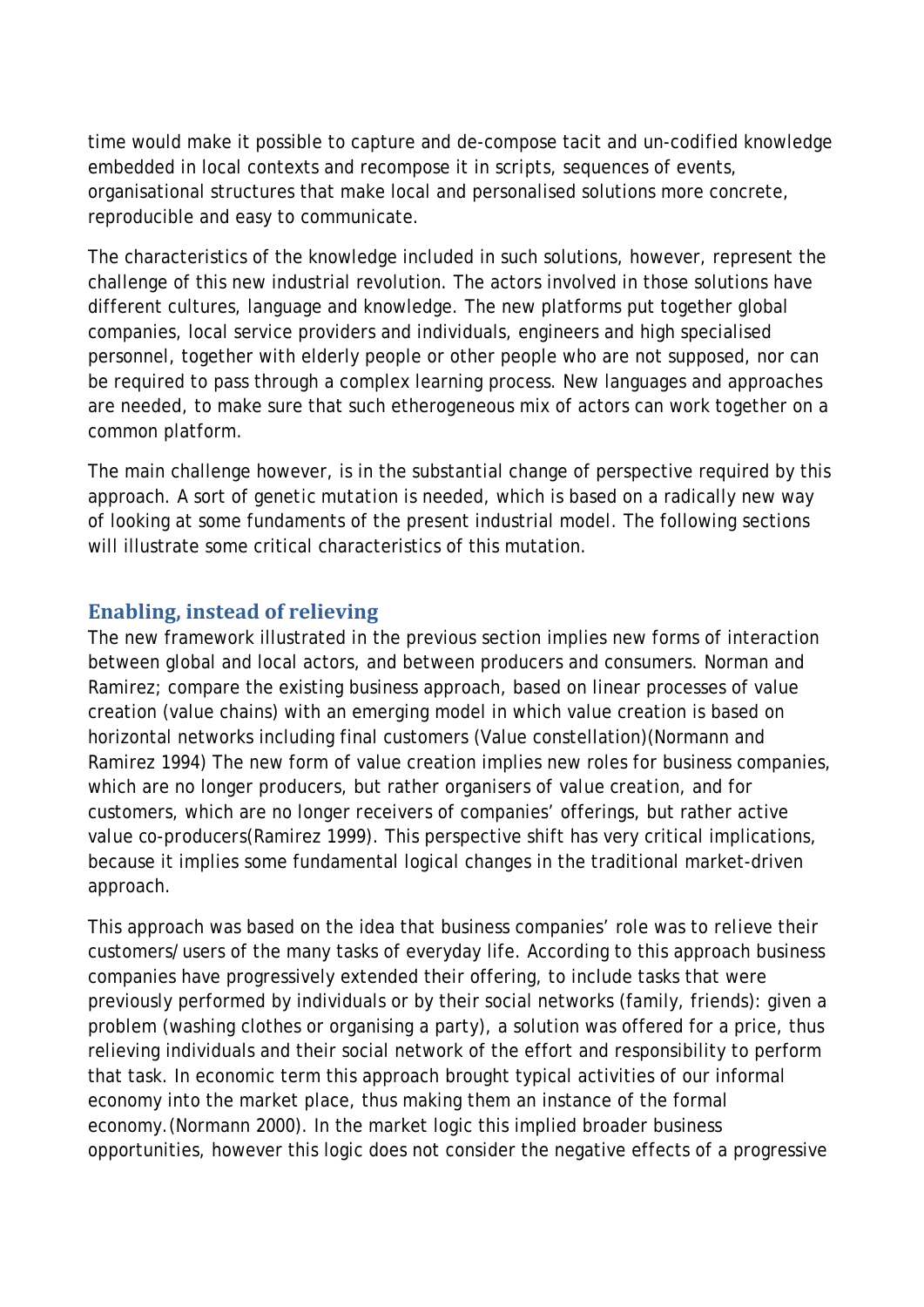*passivisation* of users, deriving by their increasing lower involvement in the definition of a solution. Users, who no longer need to use their own technical, practical or social skills, will progressively lose their capabilities to solve their own problems or even to define them. This logic, which is the fundament of the idea of *comfort* in the existing market-driven approach, is in fact disabling people(Manzini 2005) because it deprives them of the capability to solve problems in the future. What customers now save in physical effort or time will be paid in the future in terms of lost knowledge and skills. People will need more and more services and products to find solutions they could easily find by themselves. Such a progressive deprivation of capability has been indicated by A. Sen as a critical cause of social disadvantage. Although Sen's consideration referred to developing countries, his idea of active human beings, as opposed to passive receivers of products or services, provides an interesting point of view for revising the approach to social and environmental problems also within the most industrialised countries, because it reverses the present trend to move individual and personal activities from the private area to the marketplace. Needless to mention that this logic is sometimes undermining social relationships as it replaces personal links and social networks with technological products or services.

Of course this paper is not implying that a logic based on value co-production is intrinsically more sustainable. The economic and environmental conditions generated by the new approach should of course be evaluated case by case. However one of the more interesting aspects of this new logic is the discovery and activation of hidden or sleeping resources: skills, competences and capabilities, which, once activated, can open new scenarios. Those resources may prove very valuable when addressing problems, such as the reform of welfare system or the definition of sustainable strategies for industrial systems, because the present forms of organisation of those systems are socially, economically and sometimes environmentally unsustainable.

#### **Environmental quality and social quality**

The landscape outlined so far reveals that one of the main directions indicated in the debate on sustainability, the question of localisation and shortening of the production chain, is in fact a territory in which environmental issues become entwined with the theme of social quality. A perspective shift in this territory may provide a significant contribution to the question of sustainability.

At the local level the idea of social quality has been widely revised in the light of a progressive shrinking of public intervention in the public sector (De Leonardis 1998). The public initiative has gradually been replaced by market-driven initiatives, which have introduced market logics, often driven by the above mentioned relieving approach. The question of social quality however, needs to be revised in a renewed perspective, that looks beyond the traditional market-driven approach.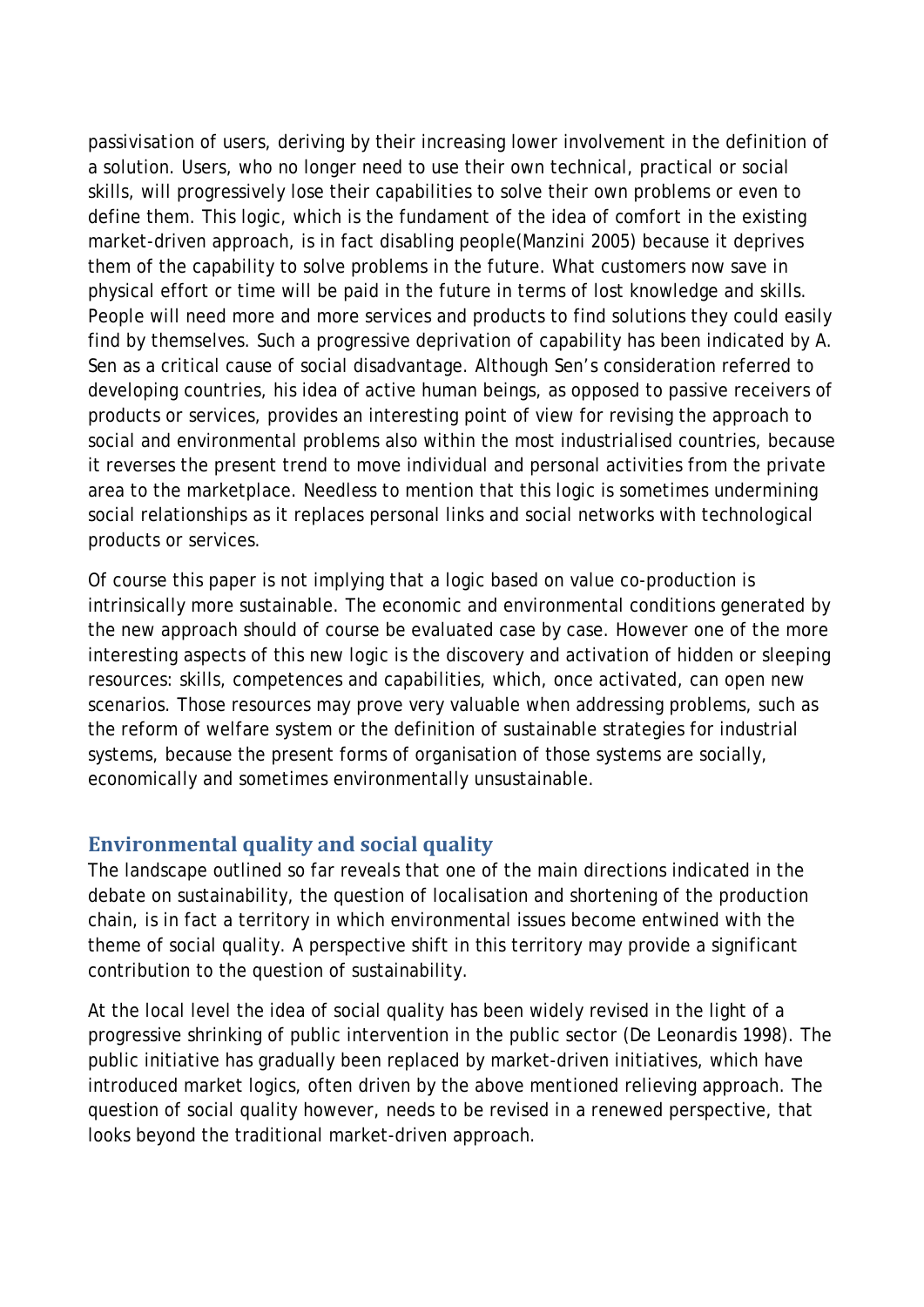A new definition of social quality should be based on (De Leonardis 1998; Morelli 2007):

- Enabling individuals to define their own needs and actively participate to the definition of their own solutions
- Increasing social participation, intended as active involvement in the improvement of the conditions of the local community

Those conditions refer to a need to *activate* citizens. In the traditional market-driven approach individuals were considered as *consumers*, i.e. *destroyers* of the economic value manufacturers generated and embedded in products (Ramirez 1999) They were considered as a problem, rather than a resource. In the new logic, instead individuals are requested to participate to the production process. The activation of individuals in the value creation process is particularly relevant for parts of the society (elderly people, jobless or people outside the mainstream consumption system, in developed countries) that are otherwise excluded by social life, and those communities (mainly in developing countries) whose consistency is undermined by poor socioeconomic conditions, which limit the individual's range of possible actions to a mere fight for subsistence.

## **A new industrial context**

When focusing on industrial design, the genetic mutation requested by the question of sustainability touches the nodal point of the link between design and industries. Although business (and institutions) are still thinking of industrial production in terms of material production, some contributions addressing this issue (Manzini 1990; Margolin 2002; Morelli 2007) propose alternative views to the mainstream perspective that refers to design as tightly linked to product manufacturing.

In fact, we cast our sight beyond this link, we could observe a radical shift in the social and economic role of business companies. The technological infrastructure that allows for the relocation and management of manufacturing activities also makes offering from business companies more and more complex.

The fragmentation of the market to micro and sometimes individual target groups requires more attention to the distinctiveness of local and individual conditions. The call for a new, active role of local actors and individuals to the value co-production process is changing the nature of the output of industrial production from material products to solutions with high cultural and experiential value.

The role of business companies is shifting from product manufacturing to the organisation of local networks of actors. Business strategies are increasing shifting towards an enabling approach and companies are becoming *organisers of value creations*, shifting their role from principal or sole actor in the production system to coproducer of value (Normann and Ramirez 1994).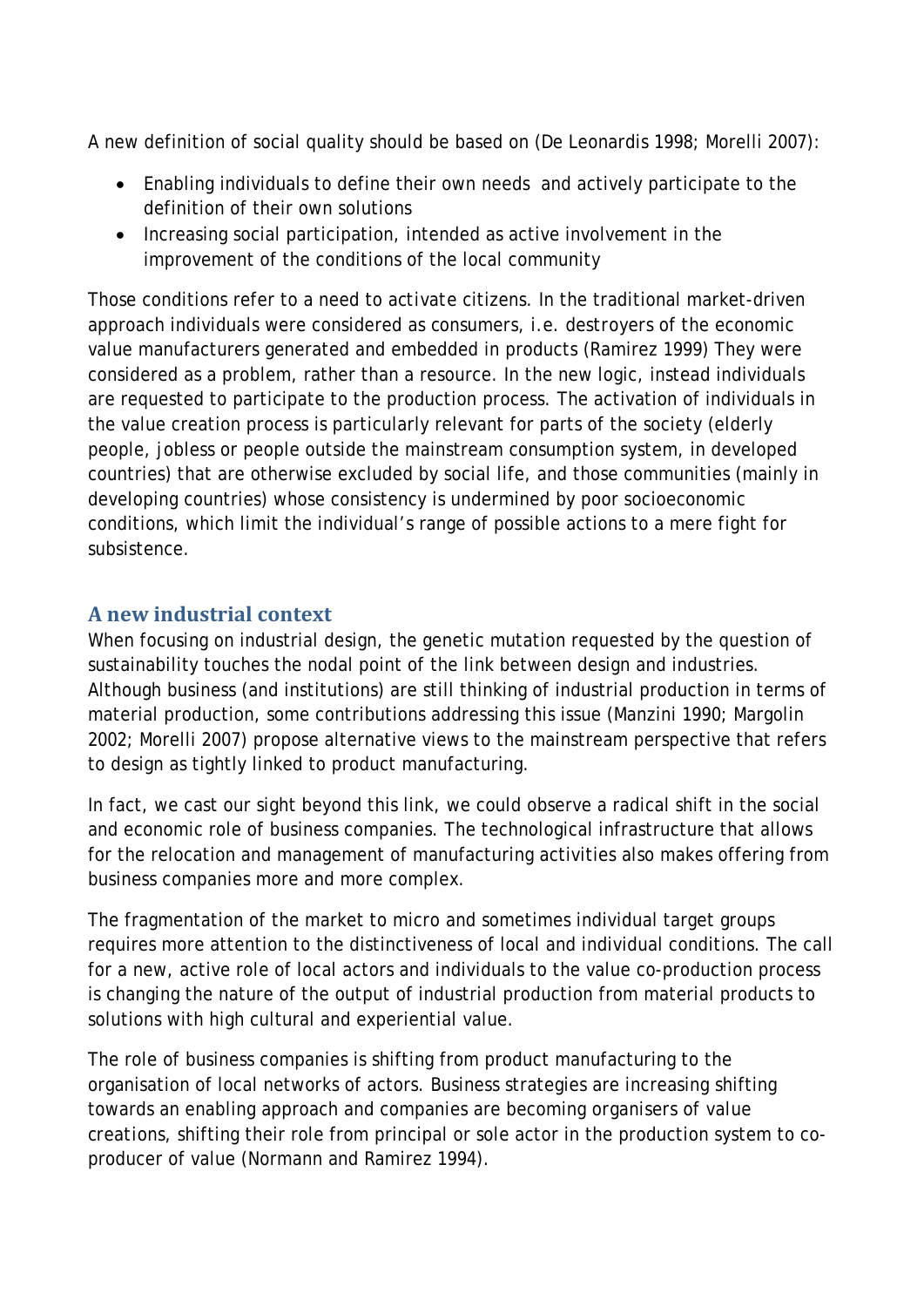Design and innovation are no longer placed in a landscape of well defined needs to which producers and designers are providing answers (products). A new landscape is still to be discovered, where new resources, such as tacit knowledge and context-related values, can be activated to generate new solutions. This implies that the locus for design and innovation be moved from the companies' design office towards the final user and specific contexts.

#### **Local solutions and collective intuition**

Social innovation is already happening in several local contexts, as a result of spontaneous evolution. Several processes of value co-production start from communities of customers/citizens, who take autonomous or collective initiatives to solve emerging problems or opportunities<sup>1</sup>. The collective intuition and initiative may become an important source of innovation. Although the origin of this kind of innovation is in the spontaneous initiative of individuals or groups, companies and institutions may provide a valid support to the most promising of them. If appropriately designed, this support can provide motivations to local actors, organisational and logistic support and communication links. Here below some example of synergy between spontaneous initiatives and designed intervention is provided

**Local production of food** The awareness of the high impact of food chains on the environment and the uncertainty about the quality of food is encouraging citizens to shorten the food chain, using local providers or producing some food on their own. Local institutions are sometimes supporting this phenomenon by allowing citizens to cultivate small allotments in parks or peripheral areas of the city. This phenomenon has an old tradition in some countries (e.g. the *Kolonihaver* in Denmark) but it is now growing in many big cities("SEP" 2006).

An interesting example of designed support to this phenomenon is the Urban Farming project.(Tackara 2007). The design support in this case is provided at different levels: at the micro-level the design intervention consists in the organisation of home-based farming allotments of different sizes, from boxes for the balcony to larger containers for the garden. At the macro-level design can provide organisational support for the generation of a marketplace for the locally grown vegetables. The presence of such a market is essential to scale local farming from the individual to the community. The market place consists of *meal assembly centres* i.e. centres where people can exchange their overproduction of vegetables.

Furthermore the kitchen Playground contributes to building motivation and raises the general culture about food and their production/consumption cycles.

**Shared transport.** Traffic and environmental pollution are convincing many people in big and small cities to revise their attitude towards car usage. Recently this trend has been reinforced by the renewed political interest in sustainable transportation. In the past decade, spontaneous initiatives of car sharing have been growing in all the most industrialised countries. The basic initiative consists in sharing the use of a car within a small group of people. In Denmark, where a very high tax regime is making car ownership much more expensive, a big car hiring company supported organized a car sharing system that could offer a solid logistic, maintenance and booking service.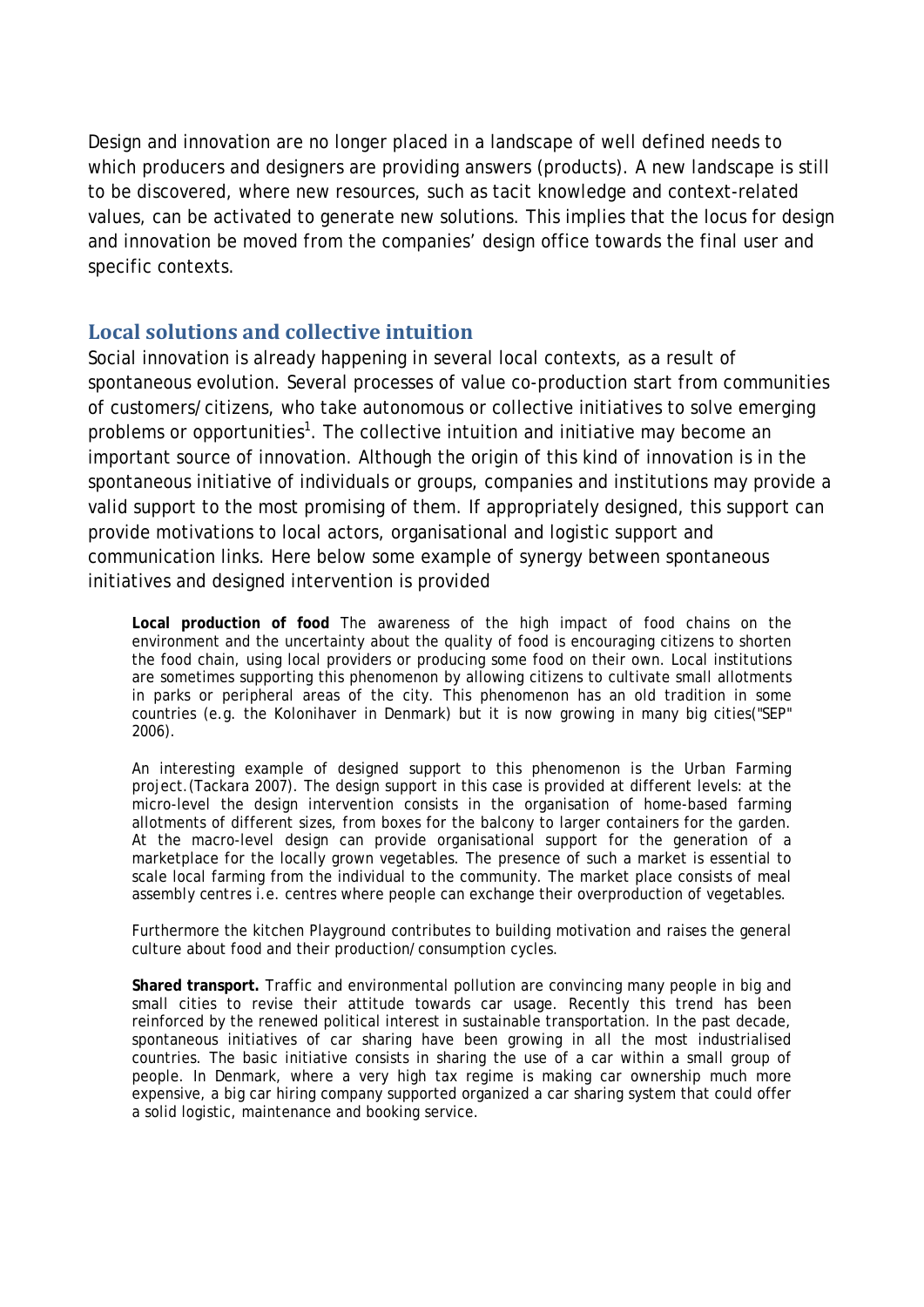The support of a large car hiring company consolidated such initiative, by providing support in logistic, maintenance and booking. The company offers the possibility to hire its cars for a short period of time (even just one hour) using an online or phone service. The customers of the service can also park in dedicated parking lots, distributed around the main Danish cities. After booking a car, members can access it by using a magnetic card. According to this structure, the membership in a car sharing system in one of the Danish cities gives access to car sharing systems in other Danish cities, too.

The car sharing service represent a substantial change with respect to the traditional car based mobility, because requires an active participation of customers, who have to accurately plan their trips and car use. However the increasing number of citizens who were happy to organise similar initiatives made business sense for this company. In fact, seen from the company's perspective, the new service does not imply major variations with respect to the traditional car leasing service. The design effort in this case consists of looking for opportunities for a new balance between the active participation required by car sharing systems and the traditional passive involvement of users, typical of other market-driven initiatives. In this case the company is "relieving" local groups of people of some of the responsibilities (maintenance, booking) in a car sharing system, working as a "mediator" among customers, making sure that cars are returned at the right time for the next user, thus using its reputation and services to generate a system of trust.

#### **Creating Translocal solutions**

The new perspective is joining elements of the past in a new combination, indeed it reframes local and highly individualized solutions, typical of the pre-industrial age, within parameters and criteria inherited by the industrial paradigm. Before the industrial revolution local and tailor-made solutions were based on craftsmens' activities. As such, the solutions were not reproducible in any way. In this system the concept of innovation did not make as much sense as the concept of fit. The craftsman was not concerned about producing anything new as much as he was concerned about producing a perfect fit for his customer and for his local context.

In order to create the condition for reproducibility, industrial production had to abandon any ambition to fit the needs of individual customers and, instead, extend their solutions to broader target groups.

The new industrial context generates conditions that can bridge the gap between industrial production and the concept of fit. The condition for this to happen is to shift from economies of scale (offering the same product for the widest possible target group) to economy of scope (using the same knowledge to create different products that can address the demand of different target groups). This is possible by transferring the concept of modularization from products and components to organizational knowledge. The knowledge modules concern elementary components of a service, therefore they refer to activities that can be performed by local actors, thus making "tailor made" solutions possible for individuals and local contexts. The knowledge modules are the bricks of the architecture for local solutions; the mortar is represented by motivations and shared interests.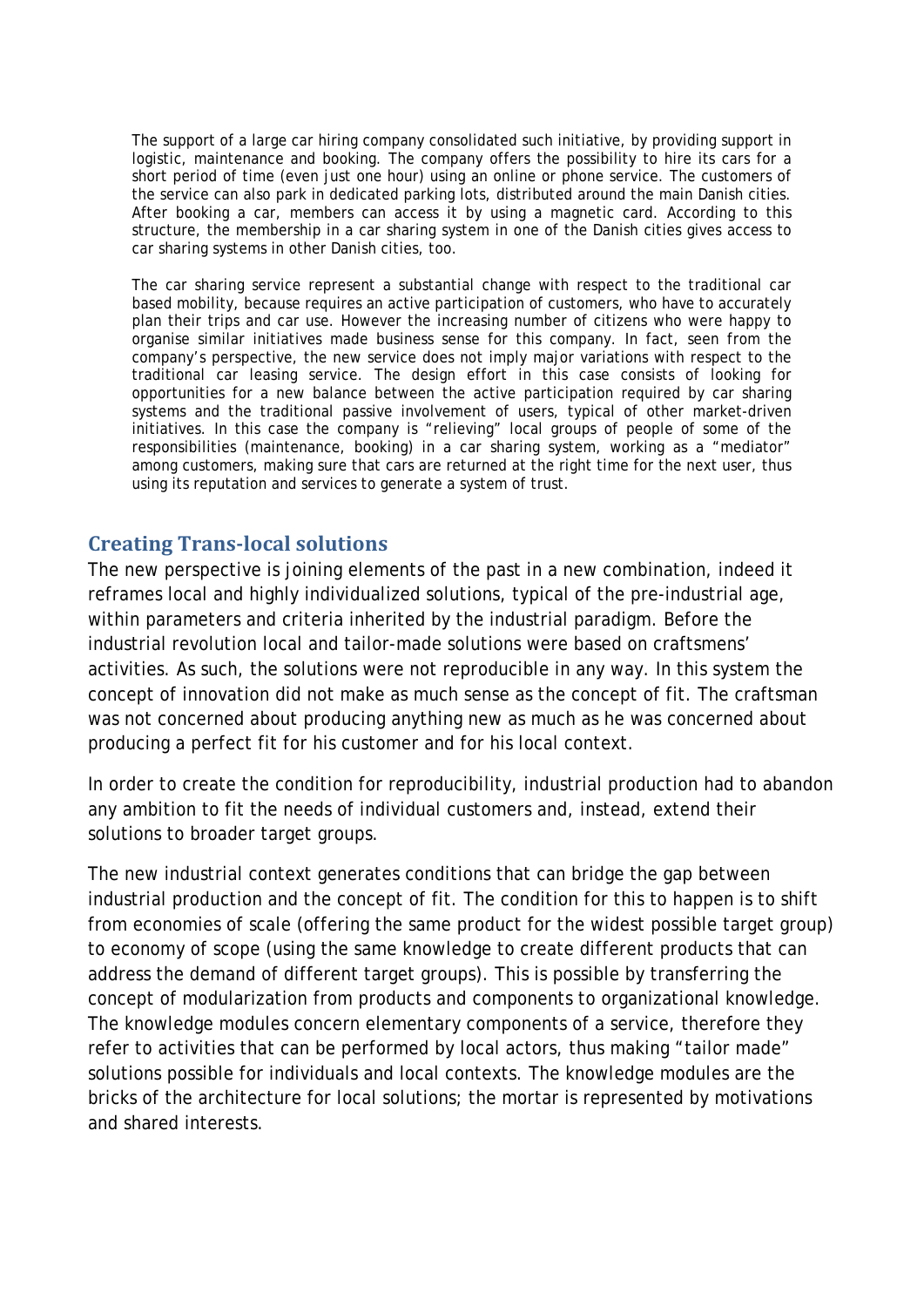**Trans-local furniture production.** The New Zealand-based company Ponoko, for instance, gives customers the possibility to design their own product and have it produced locally. Users are required to post their design to Ponoko, which mobilises a network of producers, located in the customers' area that will deliver the components of the prototype and the final product, ready to be assembled.

Initiatives like this are based on a modular platform that can be partly or integrally reproduced in different contexts, once the needed knowledge modules (local cabinet makers or furniture manufacturers) are identified in the new local context.

The offering can be complemented with communication opportunities that link people from different contexts. Ponoko, for example includes customers' designed products in its web page, thus providing examples for other customers and offering existing customers the opportunity to come into contact with buyers in other parts of the world.

The creation of online communities around those systems generates flows of knowledge between different contexts, which facilitate the trans-local development and evolution of such systems.

Unlike traditional industrial systems, in which the transmission of knowledge is often a threat to the company's capability to keep its competitive advantage, the circulation of knowledge about specific solutions can reinforce the market position of the company that provides the platform for such solutions, in the new system. The technological innovation embedded in the solution is becoming less important than users' capability to find their own solutions. The ability of empowering users in this sense is a critical success factor for companies.

#### **Designers and new clients**

This industrial context illustrated in the previous sections would address the design agenda towards a different role for the designer: new *clients* will need designers, such as local networks of small companies, local institutions (banks, libraries, hospitals and local administrations), associations, cooperative groups and individual customers. For those people designers will no longer be asked to produce finite solutions, but rather scenarios, platforms and operative strategies to enable them to co-produce their own solution.

Such a new role for designers will be fully understood and accepted once the public perception of design agency in society is revised: at present, indeed, those actors that are more in need for a design action have very little knowledge about the designers' skills (the usual image of the designer as a creative decorator is the dominant reference), and have rarely considered the possibility that designers may contribute to addressing the new demand. This is particularly true when looking at emerging problems related to social and environmental sustainability. The traditional perception of design agency often excludes designers from the solution of those problems Furthermore problems related to social and environmental sustainability are often characterised by a sense of urgency and sometimes by a logical location outside the traditional market mechanisms.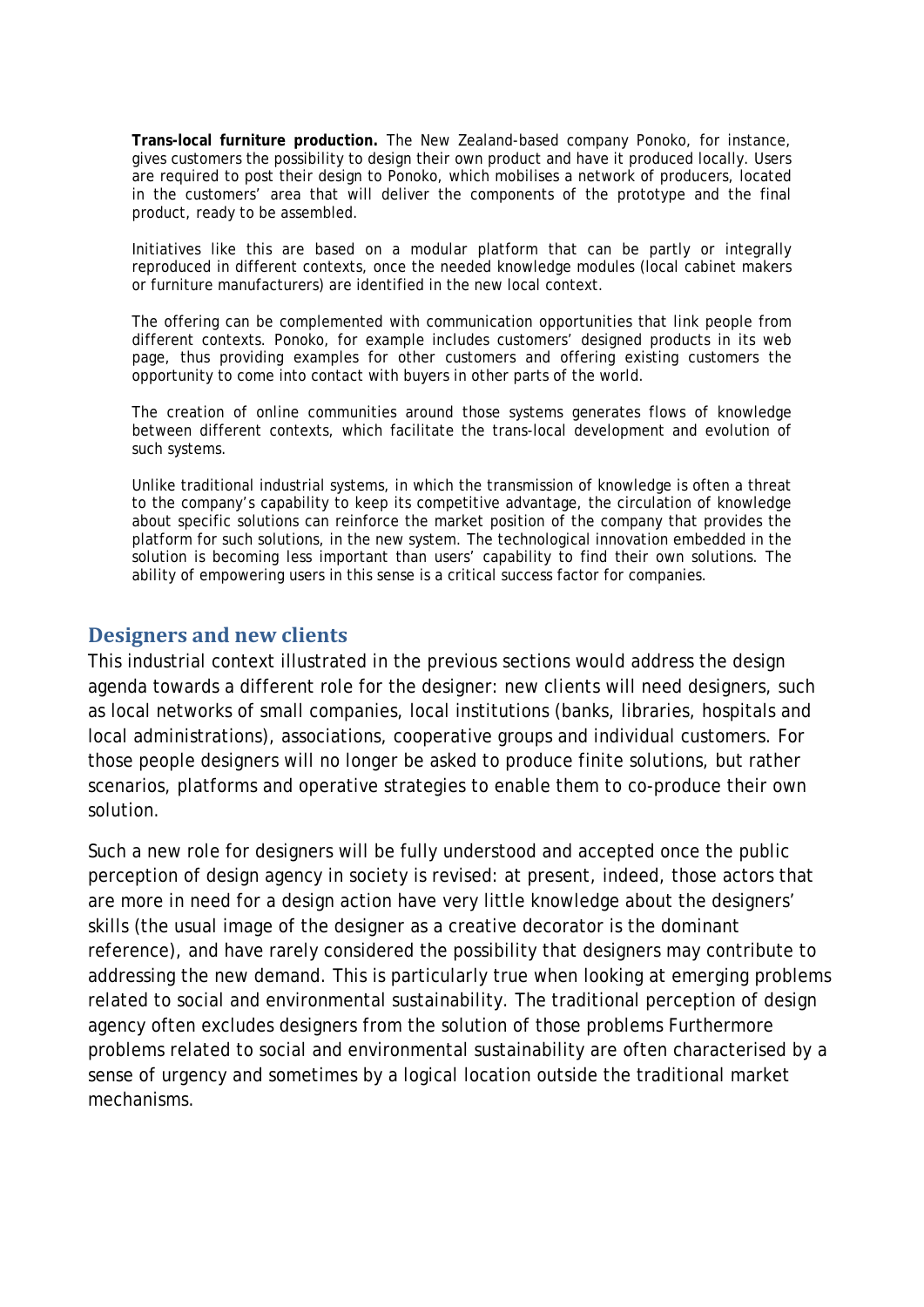In order to become a part of the solution however, designers need a new methodological approach that addresses the requirements and expectations of the new industrial and social context. The industrial culture has generated an operative paradigm<sup>2</sup> to operate production and consumption processes within the traditional industrial production paradigm. This culture can provide several interesting insights regarding how to produce solid and sustainable solutions, i.e. solutions that are not only addressing an individual need, but are also empowering individuals and other social actors (service providers, institutions) to generate new social quality.

Two centuries ago the industrialisation process was based on the decomposition of the craftmans' implicit knowledge in an explicit structure, that could be clearly transmitted across time and space. Industrial manufacturers were therefore able to create an economy of scale, optimisation of resources and a clear subdivision of roles.

A similar process of industrialisation, based on a *decomposition* of knowledge and recomposition in modular structure, could capture and transform part of the tacit knowledge at the local level in order to activate this knowledge in a platform that can support a set of systemic solutions that address individual needs.

**Local meal service for elderly people** The economic sustainability of healthcare policies is becoming a critical issue several governments are now trying to address by activating citizens, i.e, by providing them with tools to define their own solutions on the basis of a platform of local services. The Delight Assist project, developed at the school of Architecture and Design at Aalborg University, is an example on how this approach can generate an innovative solution for meal services for elderly people who live independently in their own home.

At present the structure of the meal service is quite rigid. Elderly people receive meals everyday. The meal consist of a variety of dishes, but the food they are provided with is ready made and needs to be consumed in few hours. An analysis of elderly people's routine and needs revealed that meals are much more than nutrition, indeed they often represent an opportunity for social interaction, especially for elderly people living in their own home. Having some food ready for friends or grandchildren coming to visit them is a way for elderly people to reduce isolation. Furthermore the meal preparation is sometimes a ritual elderly people miss, with the meal services. Many people would still be able to prepare their own meals; others would like to prepare their meals, but they have partially lost their skills related to fine movements (pealing potatoes or carrots), or simply they cannot walk to the supermarket for shopping.

The Delight Assist project started from the assumption that the process of meal preparation and consumption can be separated in different modules, including shopping/ordering food; preparation of the ingredients, cooking and, of course, meal consumption. Elderly people may decide to retain their independence with respect to some of those modules, but they may want to outsource other functions that exceed their present capabilities.

The new service can provide all the services in one solution (that corresponds to the existing service of prepared meals) or a service that provides semi-finished ingredients (such as peeled potatoes) and a service that provides the raw ingredients. This concept is able to use the residual capabilities of elderly people at different levels, while passing on the other competences to other local actors (a central kitchen or local food providers) (Figure 1)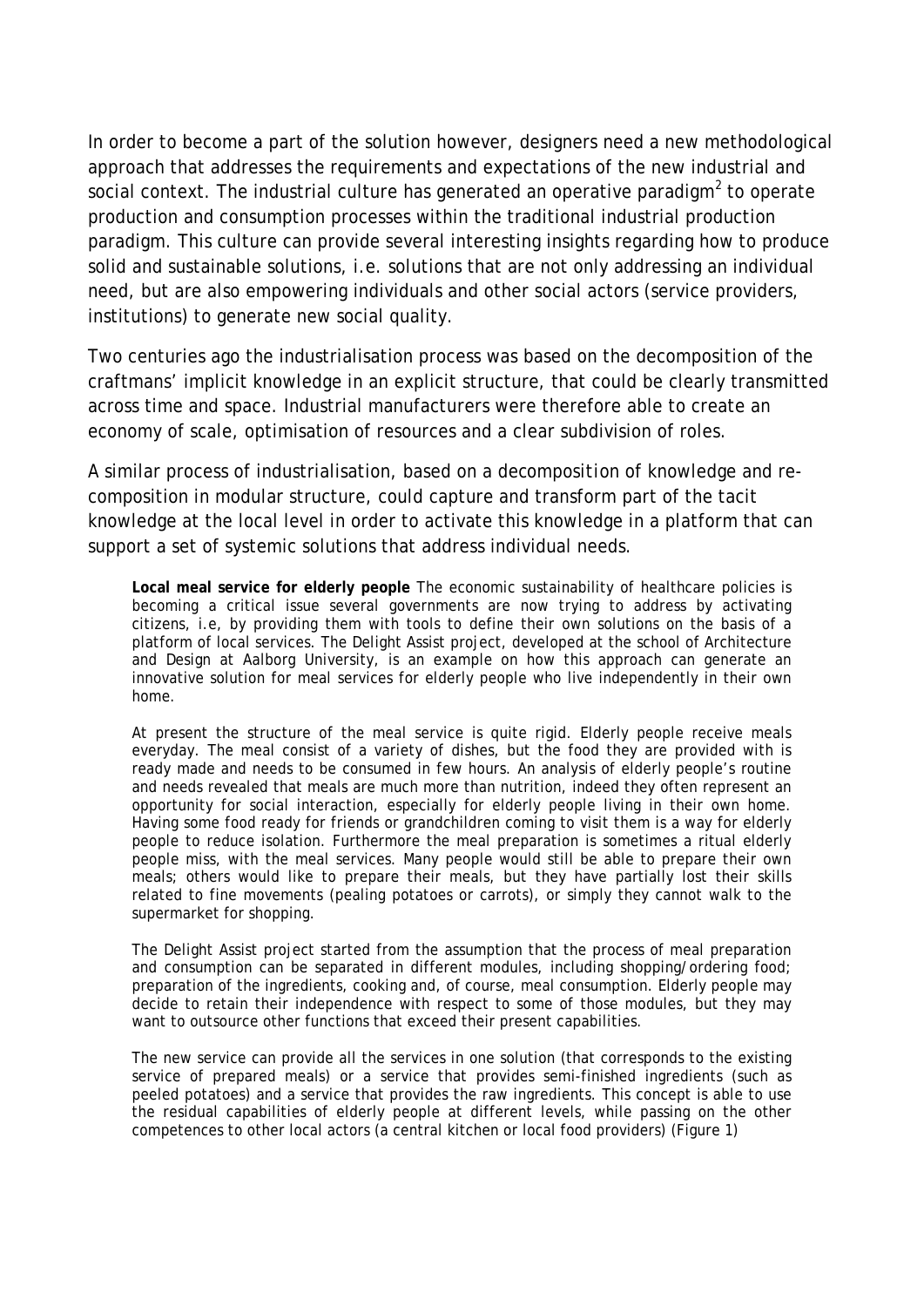

**Figure 1 The** *Delight Assist* **project** 

The *platforms* that designers should work on support and organise modular structures in which the competences, roles and flows of interaction between different actors are specified. On the basis of such platforms, different combinations (*architectures*) will be possible, which allow each single actor to generate an economy of scope. Designers are in a privileged position to work within this context because of their attitude towards planning interactions (objects, services, or events) and finding a balance between the technologically possible (an *engineering* approach) and the socially desirable (a useroriented approach).

# **Conclusions**

This paper proposed that the designer be considered as an integral part of the problem of sustainability given the tight link between industrial design and the development of an economic system that is clearly unsustainable. However the designer can also be part of the solution. For this to be possible a new perspective is needed, that casts a light on the ongoing economic and cultural changes, especially at the local level. Such perspective considers that even global companies play their competitive strategies at the local level, involving local actors and paying much more attention to the role customers may have in the process of value production.

The new alliance at the local level needs to be adequately planned, in order to activate local actors and final users, but also opportunities for generating knowledge that can be reproduced in different local contexts, thus allowing for economy of scope. This process may benefit from an approach borrowed from industrial production, which is very familiar to designers.

Of course an important condition for designers to contribute to those new forms of local and highly individualised innovation is that the role and perception of designers' action be radically revised. The new condition implies a genetic change in the role of industrial system and, consequently a genetic mutation of designers' role and activity. Both companies and designers will no longer be proponents of a set of products and services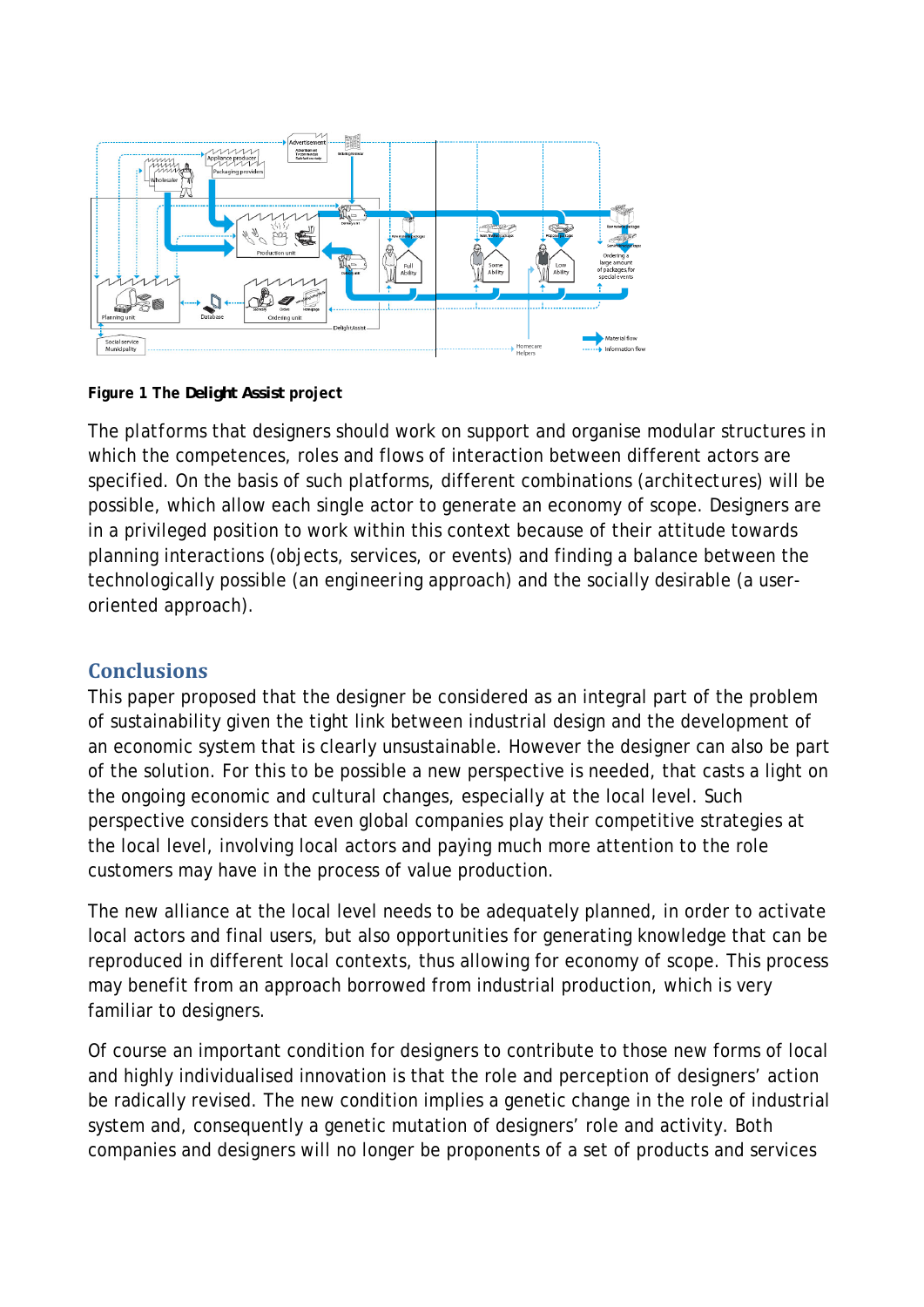to passive users, but rather the facilitators of a system of value co-production. When the result of the designer's work was a product, the efficacy of the solution depended on the product's quality. In the new context, designers should rather work on the customers' (residual or full) capabilities and consider customers as a resource, rather than a problem

In this context, consumers become co-producers and designers will become catalysers in a networked system. In this sense the challenge proposed by Fuller and Papanek many years ago, to invest designers of the responsibility to make more sustainable conditions can be reviewed and finally implemented.

#### **References**

- Arbnor Ingeman and Bjèorn Bjerke (1997). Methodology for creating businesss knowledge. Thousand Oaks, Calif. ; London, Sage.
- De Leonardis Ota (1998). In un Diverso Welfare. Sogni e Incubi. Milano, Feltrinelli.
- Klein Naomi (1999). No logo : taking aim at the brand bullies. New York, Picador.
- Manzini Ezio (1990). Artefatti : verso una nuova ecologia dell'ambiente artificiale. Milano, Edizioni DA.
- Manzini Ezio (1995). Prometeus of the Everyday. The Ecology of the Artificial and the Designer's Responsibility. Discovering Design, Exploration in Design Studies. R. Buchanan, and Margolin, Victor
	- Chicago, University of Chicago Press**:** 219‐244.
- Manzini Ezio (2005). "Enabling Solutions for Creative Communities." Designmatters(10): 64-68.
- Margolin Victor (2002). Design for a Sustainable World. The Politics of the Artificial. Essays on Design and Design Studies. V. Margolin. Chicago and London, The University of Chicago Press**:** 92‐105.
- Margolin Victor (2002). The Politics of the Artificial. Essays on Design and Design Studies. Chicago and London, The University of Chicago Press.
- Morelli Nicola (2007). "Social Innovation and New Industrial Contexts: Can Designers "Industrialize" Socially Responsible Solutions?" Design Issues **23**(4): 3‐21.
- Normann Richard (2000). Service management : strategy and leadership in service business. Chichester ; New York, Wiley.
- Normann Richard and Rafael Ramirez (1994). Desiging Interactive Strategy. From Value Chain to Value Constellation. New York, John Wiley and Sons.
- Papanek Victor (1973). Design for the real world : human ecology and social change. Toronto,.
- Papanek Victor J. (1985). Design for the real world : human ecology and social change. London, Thames and Hudson.
- Ramirez Rafael (1999). "Value Co‐Production: Intellectual Origins and Implications for Practice and Research." Strategic Management Journal **20**: 49‐65.
- "Sustainable Everyday Project."(2006). Retrieved 01.04, 2008, from http://www.sustainable‐ everyday.net/SEPhome/home.html

Tackara John (2007). Would it be Great if... London, Dott07.

- Von Hippel Erik (2005). Democratizing Innovation. Cambridge, Massachusetts London, England, The MIT Press
- Weterings R.A.P.M., Opschoor, J.B (1992). 'The Ecocapacity as a Challenge to Technological Development', Advisory Council for Research on Nature and Environment, Rijswijk.